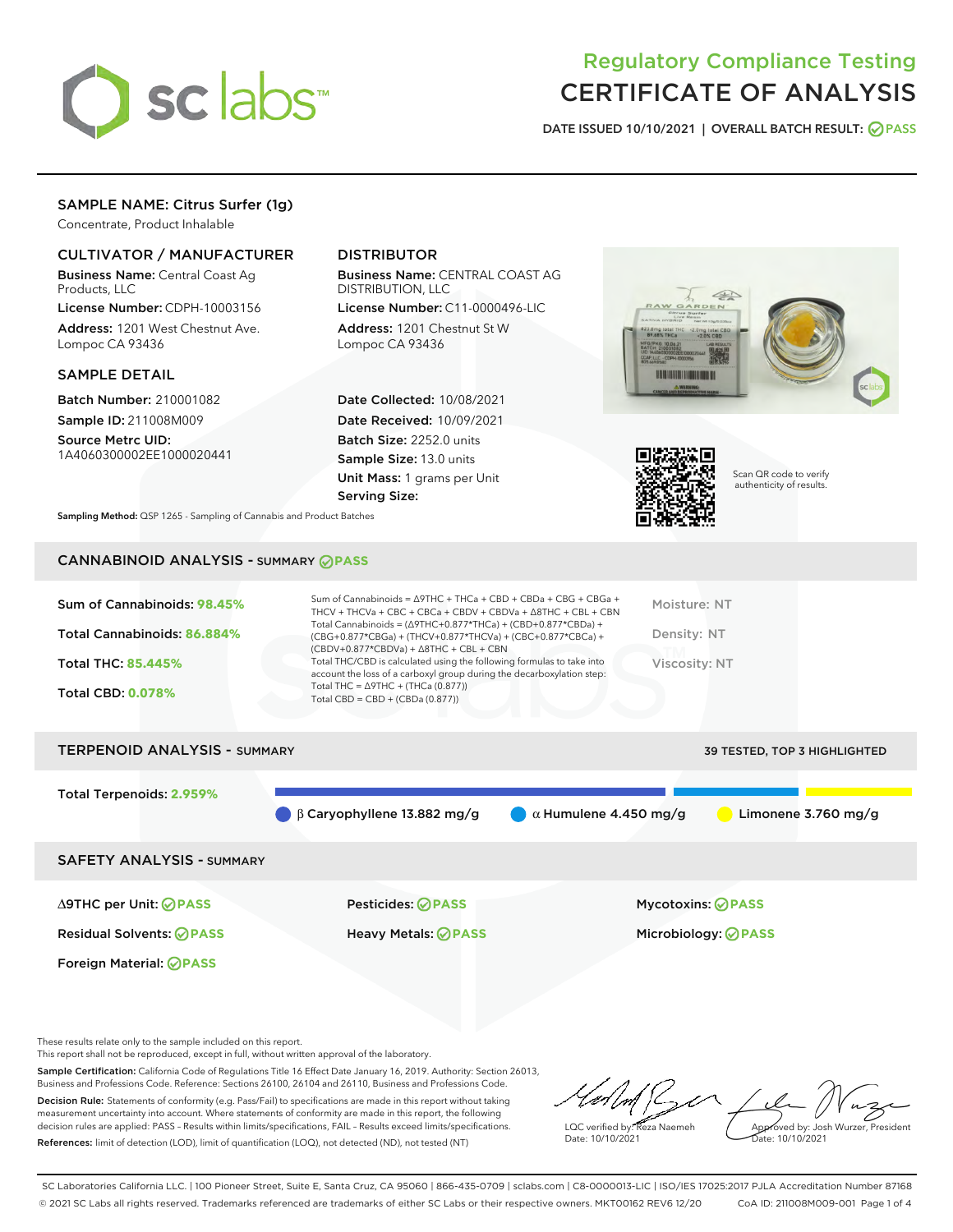



CITRUS SURFER (1G) | DATE ISSUED 10/10/2021 | OVERALL BATCH RESULT: @ PASS

#### CANNABINOID TEST RESULTS - 10/09/2021 2 PASS

Tested by high-performance liquid chromatography with diode-array detection (HPLC-DAD). **Method:** QSP 1157 - Analysis of Cannabinoids by HPLC-DAD

#### TOTAL CANNABINOIDS: **86.884%**

Total Cannabinoids (Total THC) + (Total CBD) + (Total CBG) + (Total THCV) + (Total CBC) + (Total CBDV) + ∆8THC + CBL + CBN

TOTAL THC: **85.445%** Total THC (∆9THC+0.877\*THCa)

TOTAL CBD: **0.078%**

Total CBD (CBD+0.877\*CBDa)

TOTAL CBG: 0.85% Total CBG (CBG+0.877\*CBGa)

TOTAL THCV: 0.218% Total THCV (THCV+0.877\*THCVa)

TOTAL CBC: 0.293% Total CBC (CBC+0.877\*CBCa)

TOTAL CBDV: ND Total CBDV (CBDV+0.877\*CBDVa)

| <b>COMPOUND</b>  | LOD/LOQ<br>(mg/g)          | <b>MEASUREMENT</b><br><b>UNCERTAINTY</b><br>mg/g | <b>RESULT</b><br>(mg/g) | <b>RESULT</b><br>(%) |
|------------------|----------------------------|--------------------------------------------------|-------------------------|----------------------|
| <b>THCa</b>      | 0.05 / 0.14                | ±23.784                                          | 925.44                  | 92.544               |
| <b>A9THC</b>     | 0.06/0.26                  | ±1.474                                           | 42.84                   | 4.284                |
| <b>CBGa</b>      | 0.1/0.2                    | ±0.44                                            | 8.5                     | 0.85                 |
| <b>CBCa</b>      | 0.07 / 0.28                | ±0.163                                           | 3.34                    | 0.334                |
| <b>THCVa</b>     | 0.07/0.20                  | ±0.119                                           | 2.49                    | 0.249                |
| <b>CBG</b>       | 0.06/0.19                  | ±0.039                                           | 1.00                    | 0.100                |
| <b>CBDa</b>      | 0.02/0.19                  | ±0.026                                           | 0.89                    | 0.089                |
| <b>CBC</b>       | 0.2 / 0.5                  | N/A                                              | $<$ LOQ                 | $<$ LOQ              |
| $\triangle$ 8THC | 0.1 / 0.4                  | N/A                                              | <b>ND</b>               | <b>ND</b>            |
| <b>THCV</b>      | 0.1/0.2                    | N/A                                              | <b>ND</b>               | <b>ND</b>            |
| <b>CBD</b>       | 0.07/0.29                  | N/A                                              | <b>ND</b>               | <b>ND</b>            |
| <b>CBDV</b>      | 0.04 / 0.15                | N/A                                              | <b>ND</b>               | <b>ND</b>            |
| <b>CBDVa</b>     | 0.03/0.53                  | N/A                                              | <b>ND</b>               | <b>ND</b>            |
| <b>CBL</b>       | 0.06 / 0.24                | N/A                                              | <b>ND</b>               | <b>ND</b>            |
| <b>CBN</b>       | 0.1 / 0.3                  | N/A                                              | <b>ND</b>               | <b>ND</b>            |
|                  | <b>SUM OF CANNABINOIDS</b> |                                                  | 984.50 mg/g             | 98.45%               |

#### **UNIT MASS: 1 grams per Unit**

| ∆9THC per Unit                        | 1120 per-package limit     | 42.84 mg/unit<br><b>PASS</b> |  |  |
|---------------------------------------|----------------------------|------------------------------|--|--|
| <b>Total THC per Unit</b>             |                            | 854.45 mg/unit               |  |  |
| <b>CBD per Unit</b>                   |                            | <b>ND</b>                    |  |  |
| <b>Total CBD per Unit</b>             |                            | $0.78$ mg/unit               |  |  |
| Sum of Cannabinoids<br>per Unit       |                            | 984.50 mg/unit               |  |  |
| <b>Total Cannabinoids</b><br>per Unit |                            | 868.84 mg/unit               |  |  |
| <b>MOISTURE TEST RESULT</b>           | <b>DENSITY TEST RESULT</b> | <b>VISCOSITY TEST RESULT</b> |  |  |

Not Tested

Not Tested

Not Tested

#### TERPENOID TEST RESULTS - 10/10/2021

Terpene analysis utilizing gas chromatography-flame ionization detection (GC-FID). **Method:** QSP 1192 - Analysis of Terpenoids by GC-FID

| <b>COMPOUND</b>           | LOD/LOQ<br>(mg/g) | <b>MEASUREMENT</b><br><b>UNCERTAINTY</b><br>mg/g | <b>RESULT</b><br>(mg/g)                         | <b>RESULT</b><br>$(\%)$ |
|---------------------------|-------------------|--------------------------------------------------|-------------------------------------------------|-------------------------|
| $\beta$ Caryophyllene     | 0.004 / 0.012     | ±0.4942                                          | 13.882                                          | 1.3882                  |
| $\alpha$ Humulene         | 0.009 / 0.029     | ±0.1428                                          | 4.450                                           | 0.4450                  |
| Limonene                  | 0.005 / 0.016     | ±0.0538                                          | 3.760                                           | 0.3760                  |
| <b>Myrcene</b>            | 0.008 / 0.025     | ±0.0192                                          | 1.487                                           | 0.1487                  |
| $\alpha$ Bisabolol        | 0.008 / 0.026     | ±0.0766                                          | 1.435                                           | 0.1435                  |
| Linalool                  | 0.009/0.032       | ±0.0372                                          | 0.980                                           | 0.0980                  |
| Valencene                 | 0.009 / 0.030     | ±0.0371                                          | 0.539                                           | 0.0539                  |
| <b>Terpineol</b>          | 0.016 / 0.055     | ±0.0328                                          | 0.534                                           | 0.0534                  |
| Fenchol                   | 0.010 / 0.034     | ±0.0202                                          | 0.521                                           | 0.0521                  |
| trans- $\beta$ -Farnesene | 0.008 / 0.025     | ±0.0122                                          | 0.343                                           | 0.0343                  |
| $\beta$ Pinene            | 0.004 / 0.014     | ±0.0038                                          | 0.332                                           | 0.0332                  |
| Ocimene                   | 0.011 / 0.038     | ±0.0088                                          | 0.273                                           | 0.0273                  |
| Nerolidol                 | 0.009 / 0.028     | ±0.0123                                          | 0.196                                           | 0.0196                  |
| Caryophyllene<br>Oxide    | 0.010 / 0.033     | ±0.0082                                          | 0.178                                           | 0.0178                  |
| Terpinolene               | 0.008 / 0.026     | ±0.0036                                          | 0.174                                           | 0.0174                  |
| $\alpha$ Pinene           | 0.005 / 0.017     | ±0.0014                                          | 0.166                                           | 0.0166                  |
| <b>Borneol</b>            | 0.005 / 0.016     | ±0.0060                                          | 0.142                                           | 0.0142                  |
| <b>Geranyl Acetate</b>    | 0.004 / 0.014     | ±0.0021                                          | 0.050                                           | 0.0050                  |
| Camphene                  | 0.005 / 0.015     | ±0.0005                                          | 0.043                                           | 0.0043                  |
| Fenchone                  | 0.009 / 0.028     | ±0.0009                                          | 0.031                                           | 0.0031                  |
| Sabinene Hydrate          | 0.006 / 0.022     | ±0.0009                                          | 0.023                                           | 0.0023                  |
| Geraniol                  | 0.002 / 0.007     | ±0.0009                                          | 0.020                                           | 0.0020                  |
| Citronellol               | 0.003 / 0.010     | ±0.0009                                          | 0.018                                           | 0.0018                  |
| Nerol                     | 0.003 / 0.011     | ±0.0006                                          | 0.013                                           | 0.0013                  |
| 3 Carene                  | 0.005 / 0.018     | N/A                                              | <loq< th=""><th><loq< th=""></loq<></th></loq<> | <loq< th=""></loq<>     |
| $\alpha$ Terpinene        | 0.005 / 0.017     | N/A                                              | <loq< th=""><th><loq< th=""></loq<></th></loq<> | <loq< th=""></loq<>     |
| Eucalyptol                | 0.006 / 0.018     | N/A                                              | <loq< th=""><th><loq< th=""></loq<></th></loq<> | <loq< th=""></loq<>     |
| $\gamma$ Terpinene        | 0.006 / 0.018     | N/A                                              | <loq< th=""><th><loq< th=""></loq<></th></loq<> | <loq< th=""></loq<>     |
| Guaiol                    | 0.009 / 0.030     | N/A                                              | <loq< th=""><th><loq< th=""></loq<></th></loq<> | <loq< th=""></loq<>     |
| Cedrol                    | 0.008 / 0.027     | N/A                                              | $<$ l OO                                        | <loq< th=""></loq<>     |
| Sabinene                  | 0.004 / 0.014     | N/A                                              | ND                                              | <b>ND</b>               |
| $\alpha$ Phellandrene     | 0.006 / 0.020     | N/A                                              | <b>ND</b>                                       | <b>ND</b>               |
| p-Cymene                  | 0.005 / 0.016     | N/A                                              | ND                                              | <b>ND</b>               |
| (-)-Isopulegol            | 0.005 / 0.016     | N/A                                              | <b>ND</b>                                       | <b>ND</b>               |
| Camphor                   | 0.006 / 0.019     | N/A                                              | ND                                              | ND                      |
| Isoborneol                | 0.004 / 0.012     | N/A                                              | ND                                              | ND                      |
| Menthol                   | 0.008 / 0.025     | N/A                                              | ND                                              | <b>ND</b>               |
| $R-(+)$ -Pulegone         | 0.003 / 0.011     | N/A                                              | ND                                              | ND                      |
| $\alpha$ Cedrene          | 0.005 / 0.016     | N/A                                              | ND                                              | <b>ND</b>               |
| <b>TOTAL TERPENOIDS</b>   |                   |                                                  | 29.590 mg/g                                     | 2.959%                  |

SC Laboratories California LLC. | 100 Pioneer Street, Suite E, Santa Cruz, CA 95060 | 866-435-0709 | sclabs.com | C8-0000013-LIC | ISO/IES 17025:2017 PJLA Accreditation Number 87168 © 2021 SC Labs all rights reserved. Trademarks referenced are trademarks of either SC Labs or their respective owners. MKT00162 REV6 12/20 CoA ID: 211008M009-001 Page 2 of 4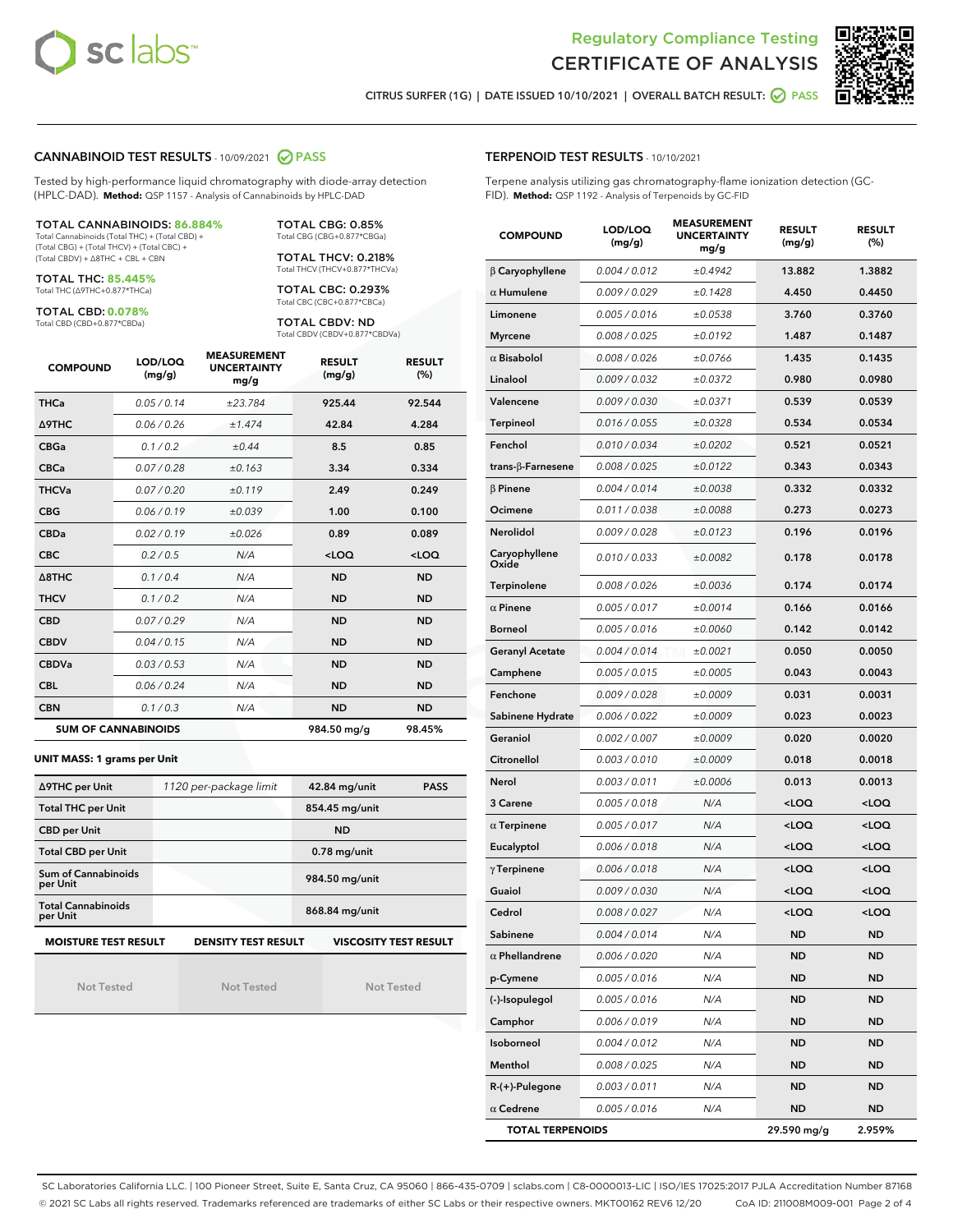



CITRUS SURFER (1G) | DATE ISSUED 10/10/2021 | OVERALL BATCH RESULT:  $\bigcirc$  PASS

# CATEGORY 1 PESTICIDE TEST RESULTS - 10/10/2021 2 PASS

Pesticide and plant growth regulator analysis utilizing high-performance liquid chromatography-mass spectrometry (HPLC-MS) or gas chromatography-mass spectrometry (GC-MS). \*GC-MS utilized where indicated. **Method:** QSP 1212 - Analysis of Pesticides and Mycotoxins by LC-MS or QSP 1213 - Analysis of Pesticides by GC-MS

| <b>COMPOUND</b>             | LOD/LOQ<br>$(\mu g/g)$ | <b>ACTION</b><br><b>LIMIT</b><br>$(\mu g/g)$ | <b>MEASUREMENT</b><br><b>UNCERTAINTY</b><br>$\mu$ g/g | <b>RESULT</b><br>$(\mu g/g)$ | <b>RESULT</b> |
|-----------------------------|------------------------|----------------------------------------------|-------------------------------------------------------|------------------------------|---------------|
| Aldicarb                    | 0.03 / 0.08            | $\ge$ LOD                                    | N/A                                                   | <b>ND</b>                    | <b>PASS</b>   |
| Carbofuran                  | 0.02/0.05              | $>$ LOD                                      | N/A                                                   | <b>ND</b>                    | <b>PASS</b>   |
| Chlordane*                  | 0.03 / 0.08            | $\ge$ LOD                                    | N/A                                                   | <b>ND</b>                    | <b>PASS</b>   |
| Chlorfenapyr*               | 0.03/0.10              | $\ge$ LOD                                    | N/A                                                   | <b>ND</b>                    | <b>PASS</b>   |
| Chlorpyrifos                | 0.02 / 0.06            | $\ge$ LOD                                    | N/A                                                   | <b>ND</b>                    | <b>PASS</b>   |
| Coumaphos                   | 0.02 / 0.07            | $>$ LOD                                      | N/A                                                   | <b>ND</b>                    | <b>PASS</b>   |
| Daminozide                  | 0.02 / 0.07            | $\ge$ LOD                                    | N/A                                                   | <b>ND</b>                    | <b>PASS</b>   |
| <b>DDVP</b><br>(Dichlorvos) | 0.03/0.09              | $\ge$ LOD                                    | N/A                                                   | <b>ND</b>                    | <b>PASS</b>   |
| <b>Dimethoate</b>           | 0.03/0.08              | $\ge$ LOD                                    | N/A                                                   | <b>ND</b>                    | <b>PASS</b>   |
| Ethoprop(hos)               | 0.03/0.10              | $>$ LOD                                      | N/A                                                   | <b>ND</b>                    | <b>PASS</b>   |
| Etofenprox                  | 0.02 / 0.06            | $\ge$ LOD                                    | N/A                                                   | <b>ND</b>                    | <b>PASS</b>   |
| Fenoxycarb                  | 0.03 / 0.08            | $>$ LOD                                      | N/A                                                   | <b>ND</b>                    | <b>PASS</b>   |
| Fipronil                    | 0.03/0.08              | $\ge$ LOD                                    | N/A                                                   | <b>ND</b>                    | <b>PASS</b>   |
| Imazalil                    | 0.02 / 0.06            | $\ge$ LOD                                    | N/A                                                   | <b>ND</b>                    | <b>PASS</b>   |
| Methiocarb                  | 0.02 / 0.07            | $\ge$ LOD                                    | N/A                                                   | <b>ND</b>                    | <b>PASS</b>   |
| Methyl<br>parathion         | 0.03/0.10              | $>$ LOD                                      | N/A                                                   | <b>ND</b>                    | <b>PASS</b>   |
| <b>Mevinphos</b>            | 0.03/0.09              | $>$ LOD                                      | N/A                                                   | <b>ND</b>                    | <b>PASS</b>   |
| Paclobutrazol               | 0.02 / 0.05            | $\ge$ LOD                                    | N/A                                                   | <b>ND</b>                    | <b>PASS</b>   |
| Propoxur                    | 0.03/0.09              | $\ge$ LOD                                    | N/A                                                   | <b>ND</b>                    | <b>PASS</b>   |
| Spiroxamine                 | 0.03 / 0.08            | $\ge$ LOD                                    | N/A                                                   | <b>ND</b>                    | <b>PASS</b>   |
| <b>Thiacloprid</b>          | 0.03/0.10              | $\ge$ LOD                                    | N/A                                                   | <b>ND</b>                    | <b>PASS</b>   |
|                             |                        |                                              |                                                       |                              |               |

# CATEGORY 2 PESTICIDE TEST RESULTS - 10/10/2021 @ PASS

| <b>COMPOUND</b>          | LOD/LOO<br>$(\mu g/g)$ | <b>ACTION</b><br>LIMIT<br>$(\mu g/g)$ | <b>MEASUREMENT</b><br><b>UNCERTAINTY</b><br>$\mu$ g/g | <b>RESULT</b><br>$(\mu g/g)$ | <b>RESULT</b> |
|--------------------------|------------------------|---------------------------------------|-------------------------------------------------------|------------------------------|---------------|
| Abamectin                | 0.03/0.10              | 0.1                                   | N/A                                                   | <b>ND</b>                    | <b>PASS</b>   |
| Acephate                 | 0.02/0.07              | 0.1                                   | N/A                                                   | <b>ND</b>                    | <b>PASS</b>   |
| Acequinocyl              | 0.02/0.07              | 0.1                                   | N/A                                                   | <b>ND</b>                    | <b>PASS</b>   |
| Acetamiprid              | 0.02/0.05              | 0.1                                   | N/A                                                   | <b>ND</b>                    | <b>PASS</b>   |
| Azoxystrobin             | 0.02/0.07              | 0.1                                   | N/A                                                   | <b>ND</b>                    | <b>PASS</b>   |
| <b>Bifenazate</b>        | 0.01/0.04              | 0.1                                   | N/A                                                   | <b>ND</b>                    | <b>PASS</b>   |
| <b>Bifenthrin</b>        | 0.02/0.05              | 3                                     | N/A                                                   | <b>ND</b>                    | <b>PASS</b>   |
| <b>Boscalid</b>          | 0.03/0.09              | 0.1                                   | N/A                                                   | <b>ND</b>                    | <b>PASS</b>   |
| Captan                   | 0.19/0.57              | 0.7                                   | N/A                                                   | <b>ND</b>                    | <b>PASS</b>   |
| Carbaryl                 | 0.02/0.06              | 0.5                                   | N/A                                                   | <b>ND</b>                    | <b>PASS</b>   |
| Chlorantranilip-<br>role | 0.04/0.12              | 10                                    | N/A                                                   | <b>ND</b>                    | <b>PASS</b>   |
| Clofentezine             | 0.03/0.09              | 0.1                                   | N/A                                                   | <b>ND</b>                    | <b>PASS</b>   |

| <b>CATEGORY 2 PESTICIDE TEST RESULTS</b> - 10/10/2021 continued |
|-----------------------------------------------------------------|
|-----------------------------------------------------------------|

| <b>COMPOUND</b>               | LOD/LOQ<br>(µg/g) | <b>ACTION</b><br>LIMIT<br>$(\mu g/g)$ | <b>MEASUREMENT</b><br><b>UNCERTAINTY</b><br>µg/g | <b>RESULT</b><br>(µg/g) | <b>RESULT</b> |
|-------------------------------|-------------------|---------------------------------------|--------------------------------------------------|-------------------------|---------------|
| Cyfluthrin                    | 0.12 / 0.38       | 2                                     | N/A                                              | <b>ND</b>               | <b>PASS</b>   |
| Cypermethrin                  | 0.11 / 0.32       | 1                                     | N/A                                              | <b>ND</b>               | <b>PASS</b>   |
| Diazinon                      | 0.02 / 0.05       | 0.1                                   | N/A                                              | ND                      | <b>PASS</b>   |
| Dimethomorph                  | 0.03 / 0.09       | 2                                     | N/A                                              | <b>ND</b>               | <b>PASS</b>   |
| Etoxazole                     | 0.02 / 0.06       | 0.1                                   | N/A                                              | ND                      | <b>PASS</b>   |
| Fenhexamid                    | 0.03 / 0.09       | 0.1                                   | N/A                                              | <b>ND</b>               | <b>PASS</b>   |
| Fenpyroximate                 | 0.02 / 0.06       | 0.1                                   | N/A                                              | <b>ND</b>               | <b>PASS</b>   |
| Flonicamid                    | 0.03 / 0.10       | 0.1                                   | N/A                                              | <b>ND</b>               | <b>PASS</b>   |
| Fludioxonil                   | 0.03 / 0.10       | 0.1                                   | N/A                                              | <b>ND</b>               | <b>PASS</b>   |
| Hexythiazox                   | 0.02 / 0.07       | 0.1                                   | N/A                                              | <b>ND</b>               | <b>PASS</b>   |
| Imidacloprid                  | 0.04 / 0.11       | 5                                     | N/A                                              | <b>ND</b>               | <b>PASS</b>   |
| Kresoxim-methyl               | 0.02 / 0.07       | 0.1                                   | N/A                                              | <b>ND</b>               | <b>PASS</b>   |
| <b>Malathion</b>              | 0.03 / 0.09       | 0.5                                   | N/A                                              | <b>ND</b>               | <b>PASS</b>   |
| Metalaxyl                     | 0.02 / 0.07       | $\overline{c}$                        | N/A                                              | ND                      | <b>PASS</b>   |
| Methomyl                      | 0.03 / 0.10       | $\mathcal{I}$                         | N/A                                              | ND                      | <b>PASS</b>   |
| Myclobutanil                  | 0.03 / 0.09       | 0.1                                   | N/A                                              | <b>ND</b>               | <b>PASS</b>   |
| <b>Naled</b>                  | 0.02 / 0.07       | 0.1                                   | N/A                                              | <b>ND</b>               | <b>PASS</b>   |
| Oxamyl                        | 0.04 / 0.11       | 0.5                                   | N/A                                              | <b>ND</b>               | <b>PASS</b>   |
| Pentachloronitro-<br>benzene* | 0.03/0.09         | 0.1                                   | N/A                                              | <b>ND</b>               | <b>PASS</b>   |
| Permethrin                    | 0.04 / 0.12       | 0.5                                   | N/A                                              | ND                      | <b>PASS</b>   |
| Phosmet                       | 0.03 / 0.10       | 0.1                                   | N/A                                              | <b>ND</b>               | <b>PASS</b>   |
| Piperonylbu-<br>toxide        | 0.02 / 0.07       | 3                                     | N/A                                              | <b>ND</b>               | <b>PASS</b>   |
| Prallethrin                   | 0.03 / 0.08       | 0.1                                   | N/A                                              | <b>ND</b>               | <b>PASS</b>   |
| Propiconazole                 | 0.02 / 0.07       | 0.1                                   | N/A                                              | <b>ND</b>               | <b>PASS</b>   |
| Pyrethrins                    | 0.04 / 0.12       | 0.5                                   | N/A                                              | <b>ND</b>               | <b>PASS</b>   |
| Pyridaben                     | 0.02 / 0.07       | 0.1                                   | N/A                                              | ND                      | <b>PASS</b>   |
| Spinetoram                    | 0.02 / 0.07       | 0.1                                   | N/A                                              | <b>ND</b>               | <b>PASS</b>   |
| Spinosad                      | 0.02 / 0.07       | 0.1                                   | N/A                                              | ND                      | <b>PASS</b>   |
| Spiromesifen                  | 0.02 / 0.05       | 0.1                                   | N/A                                              | <b>ND</b>               | <b>PASS</b>   |
| Spirotetramat                 | 0.02 / 0.06       | 0.1                                   | N/A                                              | <b>ND</b>               | <b>PASS</b>   |
| Tebuconazole                  | 0.02 / 0.07       | 0.1                                   | N/A                                              | <b>ND</b>               | <b>PASS</b>   |
| Thiamethoxam                  | 0.03 / 0.10       | 5                                     | N/A                                              | ND                      | <b>PASS</b>   |
| Trifloxystrobin               | 0.03 / 0.08       | 0.1                                   | N/A                                              | ND                      | <b>PASS</b>   |

SC Laboratories California LLC. | 100 Pioneer Street, Suite E, Santa Cruz, CA 95060 | 866-435-0709 | sclabs.com | C8-0000013-LIC | ISO/IES 17025:2017 PJLA Accreditation Number 87168 © 2021 SC Labs all rights reserved. Trademarks referenced are trademarks of either SC Labs or their respective owners. MKT00162 REV6 12/20 CoA ID: 211008M009-001 Page 3 of 4